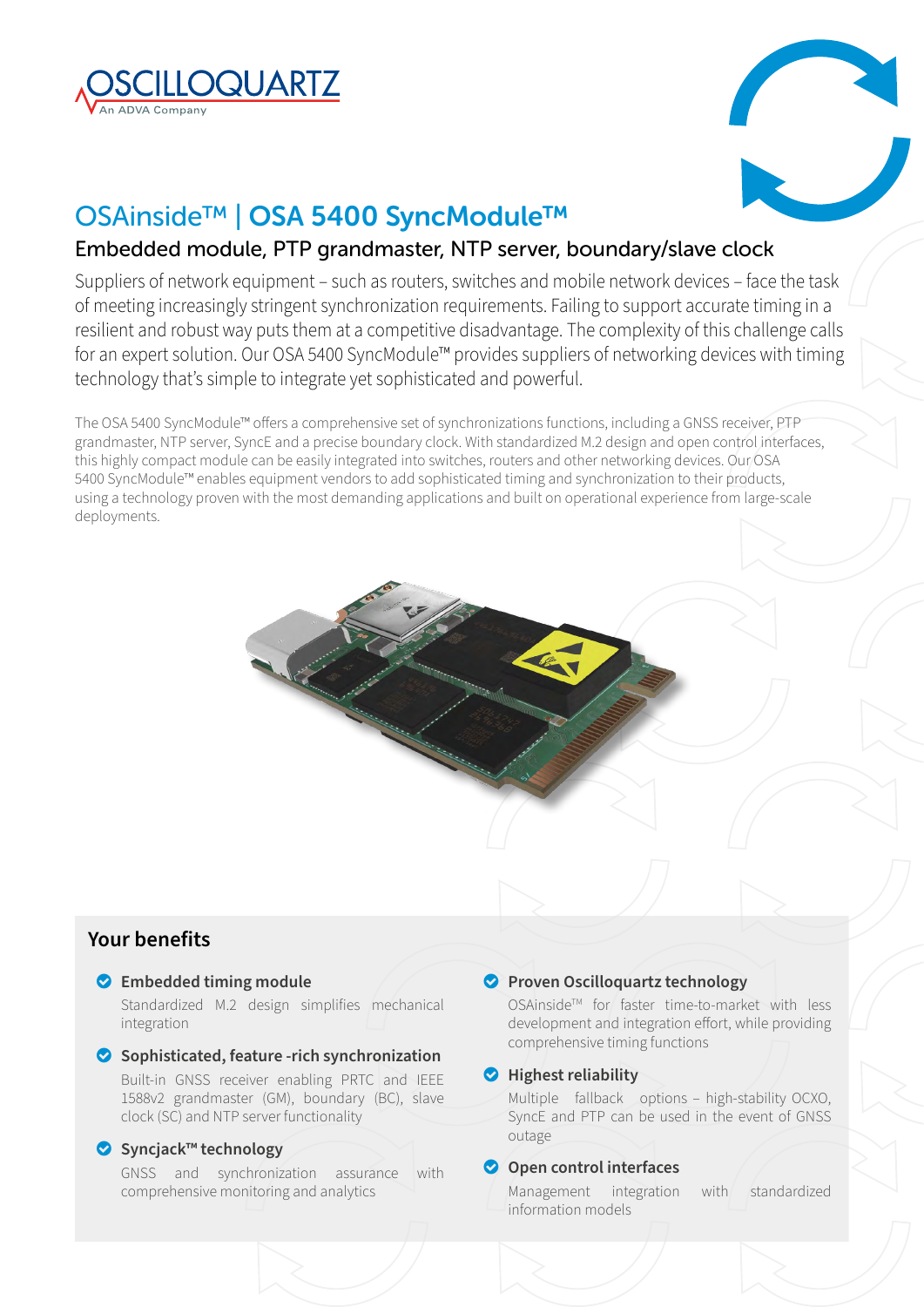# **High-level specifications**

### **OSA 5400 SyncModule™**

- Embedded timing module
- Integrated GNSS receiver
- Integrated GM, BC, SC, APTS
- Integrated NTP server
- Robust design
- Add-on plugs into hosting device

## **M.2 form factor**

- Commonly applied miniature form factor
- Power consumption < 2.6W
- Extended operating temperature range

# **PTP functionalities**

- Configurable as GM, BC, slave clock and APTS
- GM supported profiles:
	- − IEEE 1588 2008 L3/L2,
	- − ITU-T 8265.1 / 8275.1 / 8275.2 − Power, broadcast
- PTP over L2 and over IPv4/IPv6 supported simultaneously

### **Timing accuracy Management**

- +/-100nsec from UTC
- y G.8272 / G.8273.1 compliant PRTC
- y G.811 compliant PRC
- y G.8262 / G.8264 Sync-E

# • Open control interfaces

- Local and remote management using SSH/Telnet/SNMP
- Secured management using SSH/SNMPv3

## **Built-in GNSS receiver**

- 72-channel multi-GNSS
- Enhanced timing features
- Advanced jamming and spoofing detection
- GPS, Galileo, BeiDou, GLONASS,

# **Applications in your network**

# **M.2 embedded timing module**

- Integrates into 5G components such as DU/CU, switches, routers and other network devices
- Integrates into power utilities and broadcast studios network devices

Generic architecture of a network device

- Delivers precise time, phase and synchronization
- Provides direct management integration



#### appliance Timing Hardware Software appliance appliance PTP master Vl.2 interface M.2 interface PTP probe CPU PTP slave PTP BC<br>NTP server M.2 interface Interface nterface nterface Interface



For more information please visit us at www.adva.com © 10 / 2021 ADVA. All rights reserved.

Product specifications are subject to change without notice or obligation.

# **OSCILLOQUARTZ**

GNSS receiver **Oscillator** (OXCO)

Ethernet PHY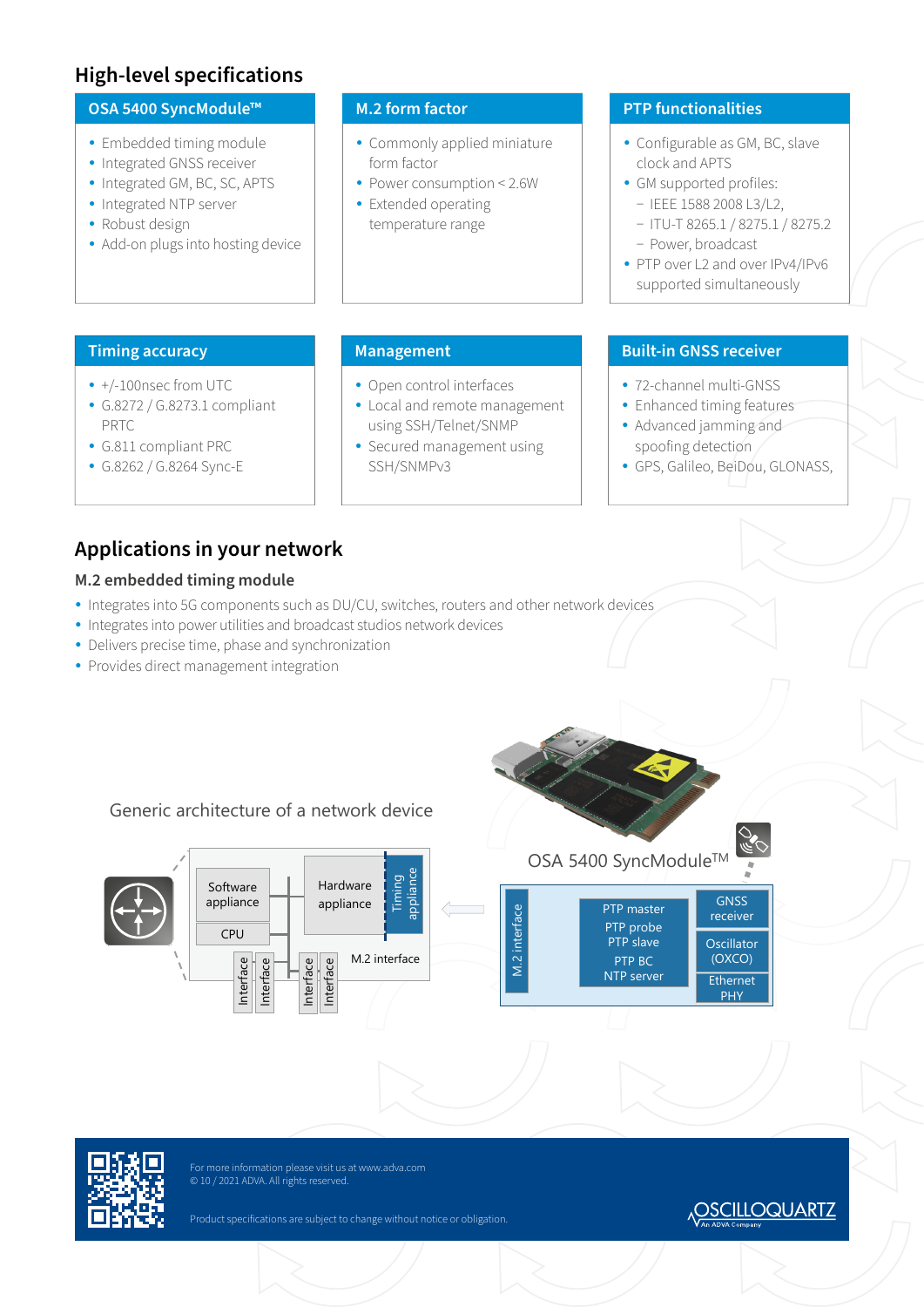# **Main applications**

- GNSS receiver operating as PRTC and PRC
- 1588v2 PTP grandmaster, boundary, and slave clocks
- PTP to Sync-E and Sync-E to PTP conversion
- NTP server

# **PTP master modes of operation**

- PTP Telecom profiles:
	- − ITU-T G.8265.1 & Telecom2008 frequency delivery profiles
	- − ITU-T G.8275.2 time/phase delivery profile
	- − ITU-T G.8275.1 time/phase delivery profile (full timing support) also used for DOCSIS 3.1
- PTP enterprise profile (mixed IP multicast and unicast)
- PTP power and utility profiles:
	- − IEC/IEEE 61850-9-3
	- − IEEE C37.238-2011
	- − IEEE C37.238-2017
- PTP broadcast profiles:
	- − SMPTE ST 2059-2
	- − AES67 media profile
- Grandmaster simultaneous support for multiple profiles

# **PTP slave modes of operation**

- PTP power and utilities profiles
	- − IEC/IEEE 61850-9-3
	- − IEEE C37.238-2011
	- − IEEE C37.238-2017
- PTP telecom profiles:
	- − ITU-T G.8265.1 & Telecom2008 frequency delivery profiles
	- − ITU-T G.8275.2 time/phase delivery profile (APTS, partial timing support with BMCA and automatic asymmetry compensation to two remote masters)
	- − ITU-T G.8275.1 time/phase delivery profile (full timing support)
- y IEEE1588v2 default PTP profiles over L3 (Annex D) and L2 (Annex F)
- PTP enterprise profile (Mixed IP multicast and unicast)

# **PTP features**

- Up to 64 unicast slaves at 128pps
- Full featured IEEE 1588-2008 PTP grandmaster, boundary, and slave clocks
- Assisted partial timing support (APTS) PTP input to backup GNSS outage over network with partial/no timing support
- 1-step and 2-step clock
- Dedicated or common IP PTP interface
- VLAN (IEEE 802.1Q) or untagged
- Sync-E input to PTP output (frequency) conversion
- Conversion between PTP profiles
- Maintain PTP slaves list
- Fixed asymmetry compensation

# **M.2 connector interface**

- SGMII (PTP, NTP, management)
- CLK in/out
	- Product specifications are subject to change without notice or obligation.
- PPS in/out
- PPS+TOD in/out
- Power

### **HDMI type D connector:**

- 1GbE copper (w/o magnetic).
- LED control

### **1PPS/CLK out**

- User configurable output: 1PPS/10MHz
- Micro-Miniature AMC4 RF connector, 50 ohms (1.2mm Mated Height Max)

# **Synchronous Ethernet (SyncE)**

- Compliant to the relevant sections of ITU-T G.8261 / G.8262 / G.8264
- Supported on ingress and egress
- G.811 compliant Sync-E primary reference clock (PRC) when locked to GNSS
- Ethernet synchronization message channel (ESMC)
- SyncE input for time holdover during GNSS outage

### **NTP server**

- Smallest NTP server formfactor
- Security-hardened NTP server with hardware-based responder
- Stratum 1 NTP server when locked to GNSS
- NTP v1, v2, v3, v4 and SNTP over IPv4 /IPv6
- TIME & DAYTIME protocols
- Hardware-based timestamping
- Within +/-100nsec from UTC
- Hardware base DoS protection using NTP responder
- Up to 500,000 transactions per second
- Support PTP and NTP on same port
- PTP to NTP translation
- PTP backup in case of GNSS outage
- Stationary or moving platforms

### **GNSS receiver**

- Provide high accuracy for PRTC-A applications
- Accuracy within +/-100nsec from UTC
- Independent 72-channel multi-constellation
- Supports single satellite timing modes
	- − Survey fixed location
	- − Configurable fixed location
- Navigation mode
- Configurable satellites SNR and elevation masks
- Advanced spoofing and jamming detection on device level
- AI based spoofing and jamming detection based on Ensemble Controller management featuring GNSS assurance
- y GPS/QZSS L1 C/A and GLONASS L10F, BeiDou B1, Galileo E1, SBAS (QZSS , WAAS, EGNOS, MSAS)
- Up to three concurrent GNSS constellations
- User-configurable antenna cable delay compensation
- Micro-miniature AMC4 RF connector , 50 ohms (1.2mm mated height max)
- $\cdot$  3.3V@100mA max